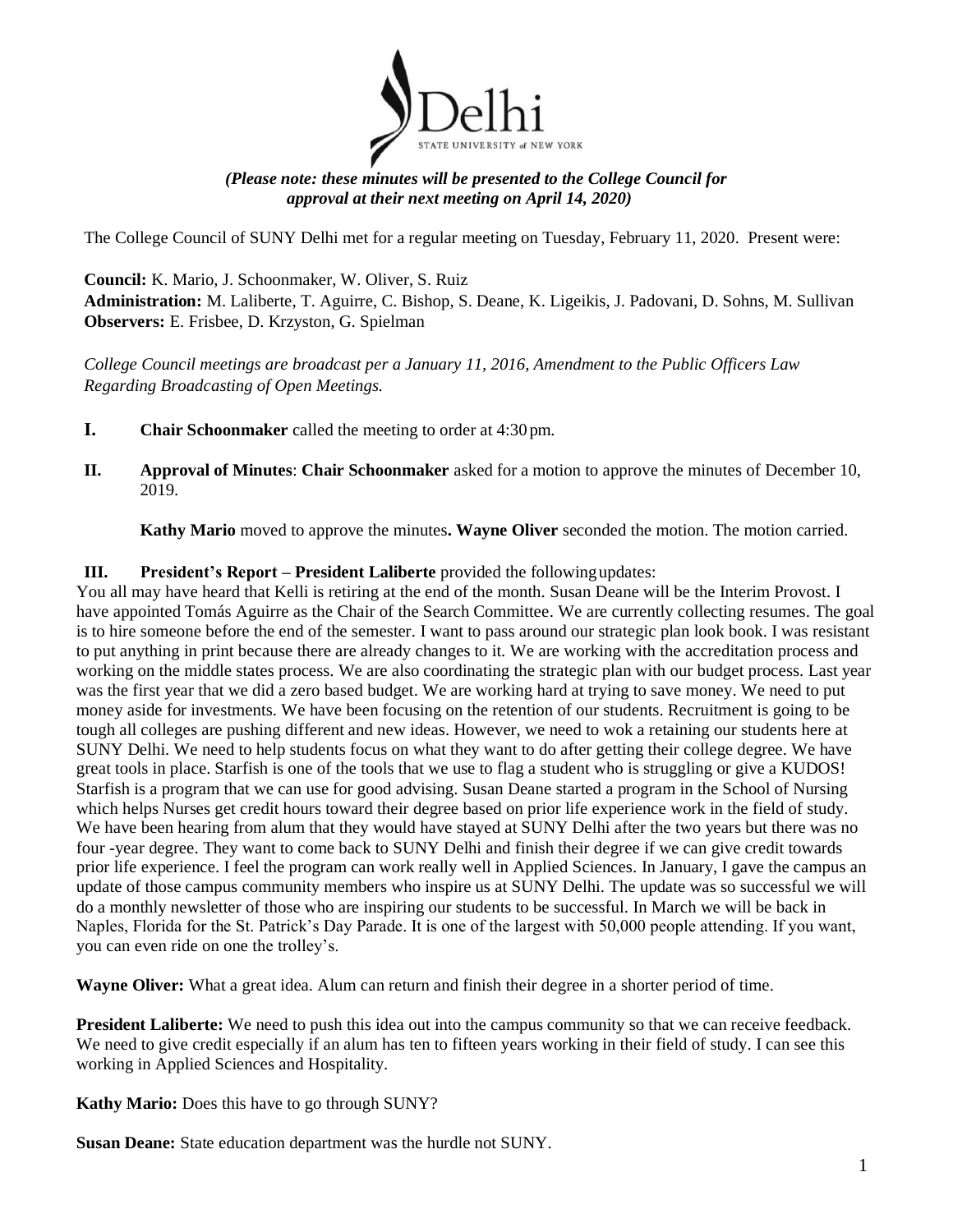**President Laliberte:** SUNY said it was up to us on how we deliver credits based on experience and training.

**Chair Schoonmaker** asked for a motion to approve the President's Report. **Kathy Mario** moved to approve the reports. **Wayne Oliver** seconded the motion. The motion carried.

**Chair Schoonmaker** asked for the approval of 48 renewals and the 12 new for the Advisory Council. **Wayne Oliver** moved to approve. **Kathy Mario** seconded the motion. The motion carried.

**Chair Schoonmaker:** Do we have anyone from Mechatronics?

**Kelli Ligeikis:** Yes, one of our new members is from Mechatronics.

## **IV. College Leadership Team Reports:**

 not had a union contract in eight years. We will have to include the negotiation in the budget process. The income eligibility for the excelsior scholarship this year is \$135,000. **Carol Bishop:** We are now heading into budget season. The Capital program is having a two for one match. No one knows what it means and there has not been much details provided how it is going to work. University Police have

**Kathy Mario:** How does that work if a student is in the BOCES program?

**Carol Bishop:** If they are in a college program before they come to SUNY Delhi, they can lose eligibility.

**President Laliberte:** Those students we have to make sure they are non-matriculated. The problem arises is if they are a matriculated student. Delaware Academy students are here and financial aid has been able to help them so they don't lose eligibility. These students are in our automotive program.

**Kathy Mario:** These children really do benefit from such a wonderful program.

**Michael Sullivan:** When you are ineligible then you always are ineligible.

**President Laliberte:** There is an appeal process.

**Wayne Oliver:** Will the Delaware Academy students receive the award if they are eligible?

**President Laliberte:** Yes, because they are non-matriculated.

**Tomás Aguirre:** We just attended the NCAA convention in California and I found it to be so interesting how engaged Division 3 athletes are compared to Division 1. The student athlete's grade point averages are higher than other students on campus. Athletes know how to manage their time and they are dedicated to success. These students are very engaged and involved in many activities across campus. I also learned that a strong athletic program can drive alumni engagement and we have been working on that over the last year. We need to keep in mind that we need full support from the campus community for a turf field or new tennis courts.

 **President Lalibaerte:** This year was another provisional year for the NCAA. Next year would be our last provisional year. Bob Backus and Cathy Foto have done an outstanding job getting things in order for the NCAA standards. We also have joined the NAC basketball conference with twelve schools on the east and twelve on the west. It is going to help by not travelling so far away from SUNY Delhi and be able to compete closer to home. We were part of the NEAC conference and they are falling apart. We are also hosting the ACAA basketball championship.

**Tomás Aguirre:** Coach Rob Munro does a fantastic job with our Track and Field Teams. He gets runners from Syracuse coming back to SUNY Delhi to compete. Men's and Women's basketball are keeping their grade point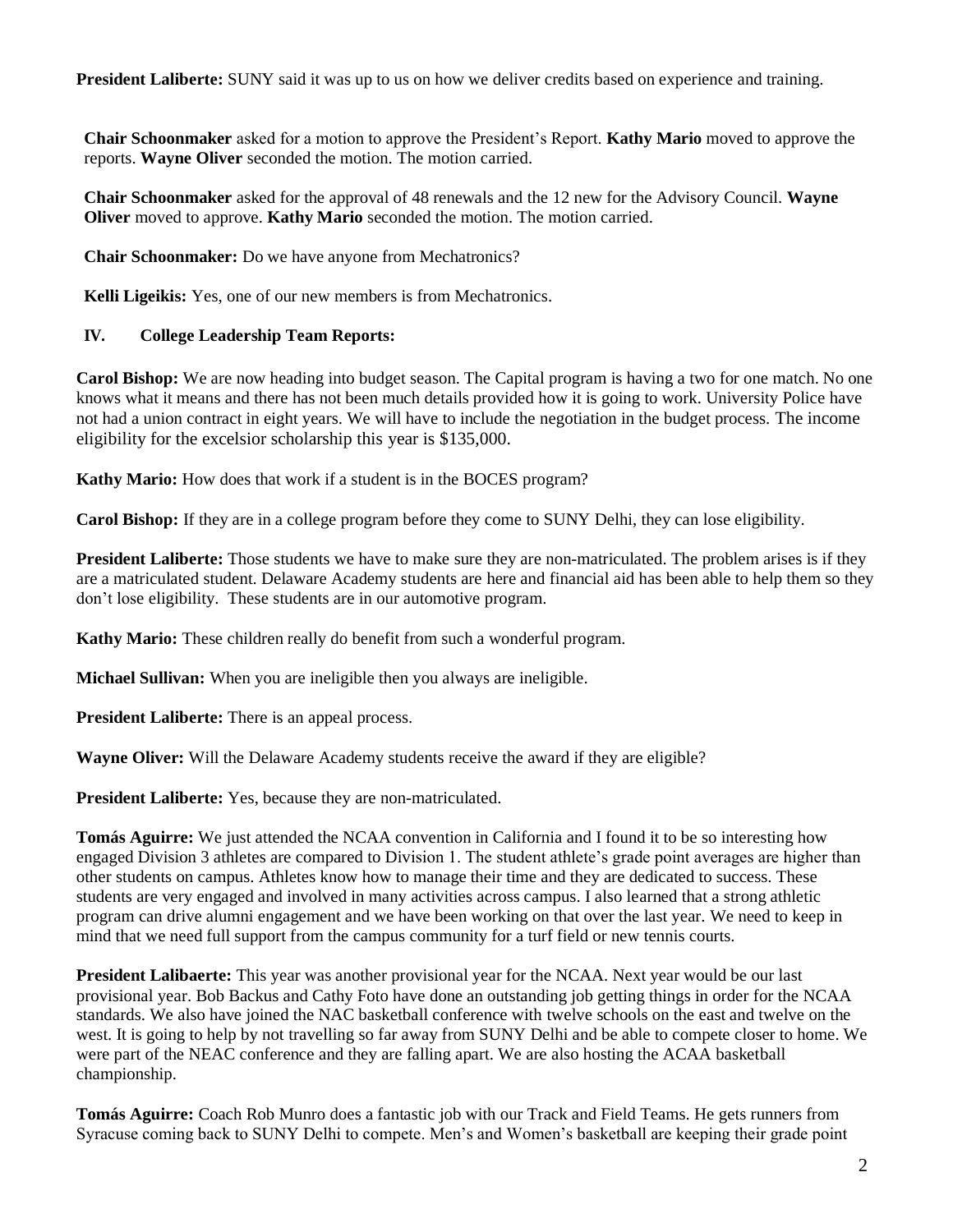averages and we didn't lose any athlete we were at 100% which is amazing.

**Wayne Oliver:** How are the graduation rates for athletes?

**Kathy Mario:** Some of these kids are working too!

**Tomás Aguirre:** The graduation rates are excellent. These students know how to manage their time and have excellent skill sets. The Men's grade point average was 2.97 and the Women's 2.69 for basketball.

**Tomás Aguirre:** We also all want to be aware that mental health continues to be a number one concern. We also held a Student Life division meeting and we selected a focus topic of wellness. We had folks from the local community and talk about meditation and yoga. We also experienced healthy foods compared to comfort food.

**Tomás Aguirre:** The Mosaic Cultural Center under the direction of Jarvis is holding professional development opportunities regarding cultural awareness and meeting the students where they are at. The Counseling staff is working with students who were academically dismissed and allowed back and those students who are on academic probation.

**Wayne Oliver:** That is impressive and is higher than the general population on campus.

**President Laliberte:** When you work at Division 1 schools, you have to knock on doors to get these students to attend class.

**Sebastian Ruiz:** I appreciate what everyone does for us here at SUNY Delhi. We have so many students doing positive things to make SUNY Delhi more like your home.

**Kathy Mario:** Sebastian, what a great example you are to help students see the importance of being involved and knowing where the support is on campus.

Dawn Sohns: We have had positive feedback from our social media endeavor. We have been working hard behind the scenes on ADA compliance. We have also been working on improving our website so that we can communicate who SUNY Delhi is and why we are different than all other colleges.

Dawn Sohns: Our academic pages on the website needed work. We are currently working on a new template and once approved it will be up and running.

**Tomás Aguirre:** I think it is a great idea to make the connection of the degree and what careers are out there id you pursue a certain degree.

Dawn Sohns: Michelle Cleveland at Delaware Academy has been fantastic help students realize what we have to offer just across the street.

**Wayne Oliver:** I think for parents it would be great to have an affordability page.

 **Sebastian Ruiz:** I agree I was all about getting as many scholarships that I could. My parents don't have a lot of money so I wanted to help them by doing my part.

**Chair Schoonmaker:** I am now getting updates and news about SUNY Delhi. I love it so we need to make sure our alumnus, receive them.

 was a list that got completed and there is also a list of things that need to be done. I leave things in great shape for **Kelli Ligeikis:** This will be my last meeting. I have enjoyed working with everyone over the last three years. There Susan.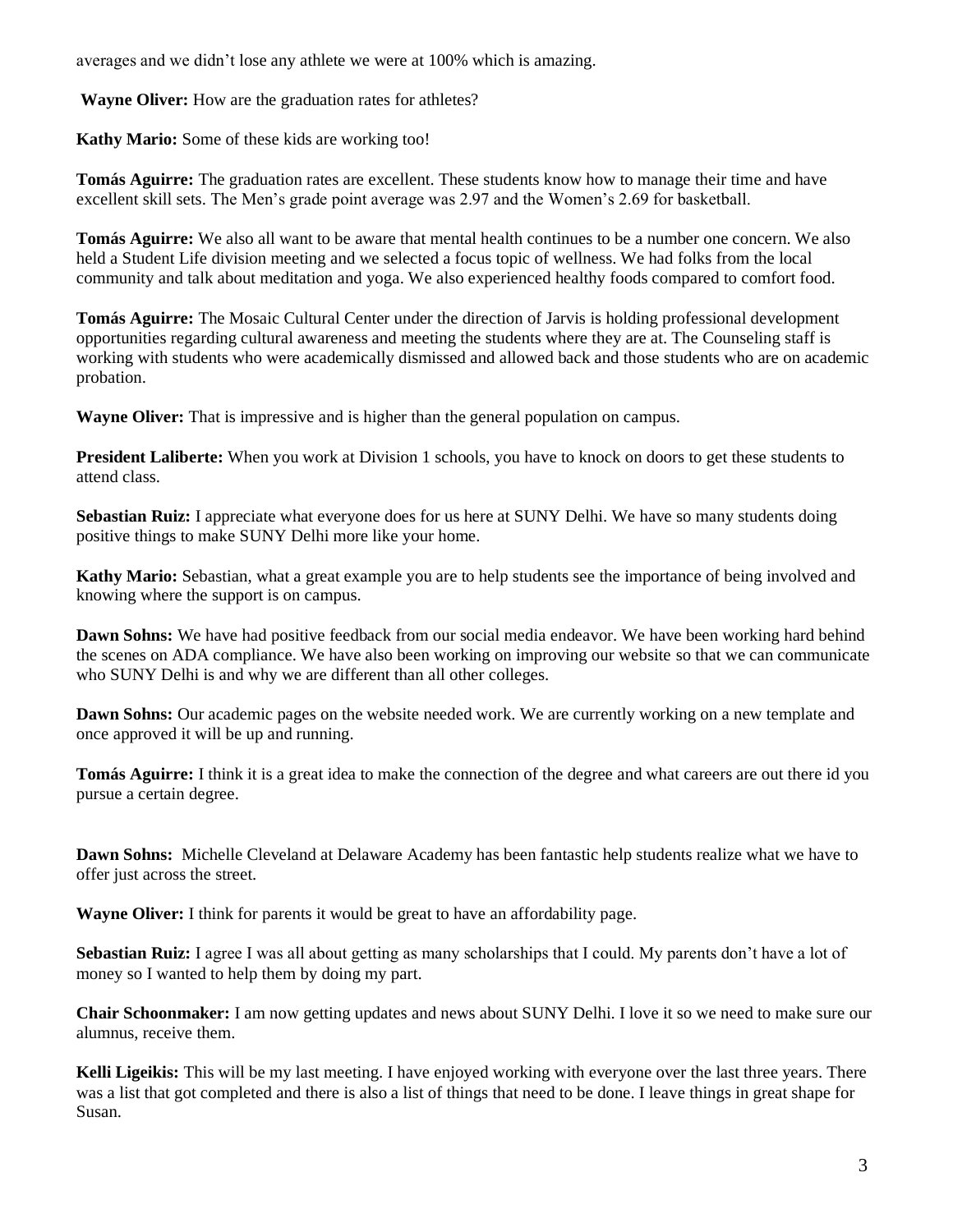**Kathy Mario:** Thank you Kelli! Happy retirement. It was nice getting to know you.

**David Krzyston:** We reviewed with Gwen Kay the adoptions and resolution and did have some difficulty but we feel it is being resolved. We would like Student Senate to be more involved with Faculty Senate especially when it comes to campus resolutions. Carol Bishop and Stephen Cembrinski visited Faculty Senate to go over the budget process from last year. I feel it went very well. Carol Bishop reached out to have two Faculty Senate representatives to be part of the Resource Allocation Task Force.

**David Krzyston:** Next week we will vote.

**David Krzyston:** We also needed two people to be part of the Provost Search Committee. So we did a paper vote and it will be Elizabeth Frisbee and Mistelle Fields.

**David Krzyston:** The Starfish program is fantastic. I am resistant to change but I love the program. It keeps you organized, you can add notes on the student's record. It is also great to keep track of attendance.

**Kathy Mario:** Does it flag a student?

**David Krzyston:** Yes, you can flag the student or give a KUDOS!

 **Kelli Ligeikis:** The flag resource is there to help catch a student before academic dismissal. Everyone across campus is now using it.

**David Krzyston:** I like that you can give a KUDOS to a student who is working very hard.

**Wayne Oliver:** Can this system be used by multiple instructors?

**David Krzyston:** Yes, and it is so much easier than the old system we were using.

**Tomás Aguirre:** We can provide the resources at the critical point in a student's life. When it is critical then a Counselor can be called to work with the student.

**Wayne Oliver:** The student gets the same information as recorded in their record?

**David Krzyston:** Yes, and it also gives the student a chance to respond. Maybe the student doesn't like my style of teaching. It also shows the Professor that they may have to change and meet the need of the student.

 involved in the resolution process. **Elizabeth Frisbee:** I recently attended the UFS Plenary in January 2020. Chair Tisch is going to visit all SUNY campuses. She wants to talk to staff, students, and faculty to see what is happening with their concerns and success. There was a lot of talk providing education to prisoners. They want all campuses to think of providing these services to local correctional facilities and jails. The Resolution Committee is working on how to get Student Senate more

**John Padovani:** This week is Winterfest. The theme is the Winter Olympics.

John Padovani: Nick Bonaventure is working with Christina Viafore at CADI to train all student employees how to be dedicated workers and learn proper life skills.

**John Padovani:** Residence Life we are at 87% occupancy for the Spring and that is about where we were last year. JMZ will be toruing campus regarding the Residence Hall Master Plan.

**John Padovani:** Michelle DeFreece is working hard at raising money for the O'Connor Center. She received donations of \$500 and \$3000 to help support the Regalia Student Ready Store.